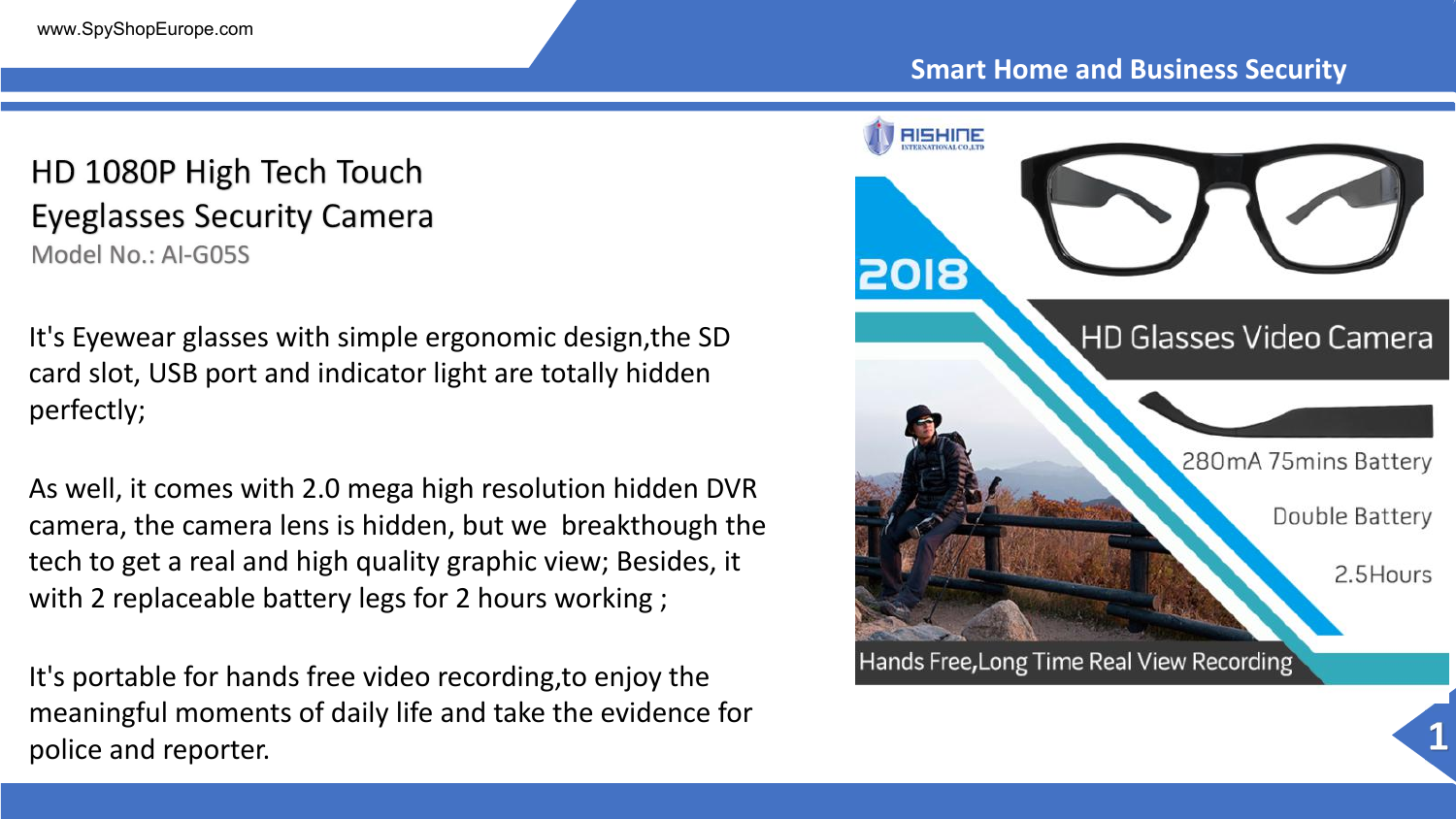## Features:

- $\triangleright$  Hidden Camera without Lens Hole
- $\triangleright$  HD 1080P High resolution video
- 2.0 Mega Pixel CMOS Lens
- $\triangleright$  Touch-type switch without any button
- $\geq$  80 degree wide view angle
- $\geq$  280mA Built-in 75 mins battery
- $\triangleright$  Loop recording
- $\triangleright$  Removeable memory upto 32GB
- $\triangleright$  Two battery legs for replacement

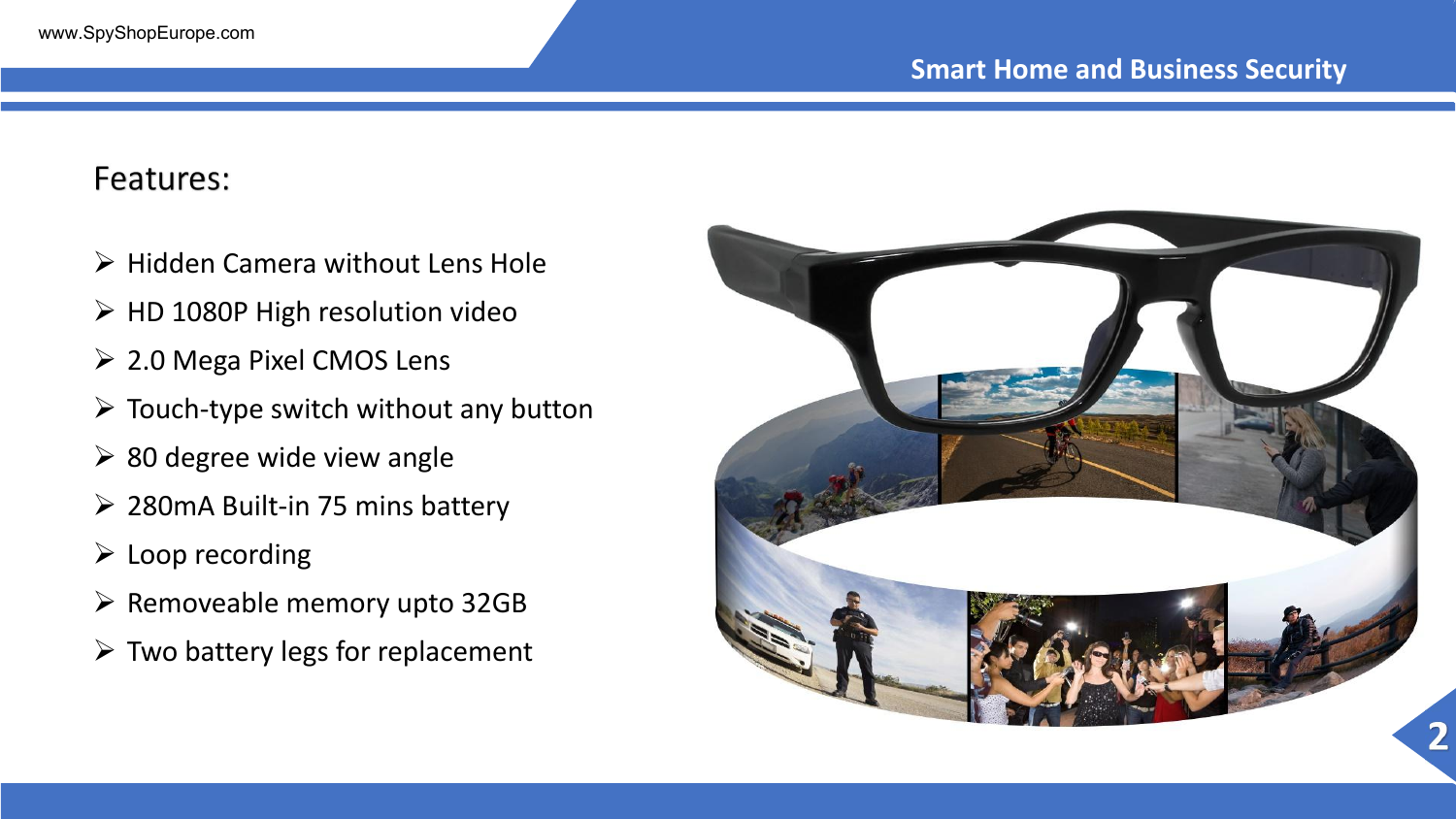# Specification:

| <b>Lens</b>             | <b>Resolution</b>        | <b>Features</b>                       | <b>Recording</b><br>type        | <b>Lens View</b>        | <b>Built-in</b><br><b>Storage</b> | <b>Capacity of</b><br><b>Memory</b><br><b>Card</b> | <b>Batter Type</b>                  | <b>Charge</b><br>time  |
|-------------------------|--------------------------|---------------------------------------|---------------------------------|-------------------------|-----------------------------------|----------------------------------------------------|-------------------------------------|------------------------|
| 2.0 Mega<br><b>COMS</b> | 1920*1080                | Withou lens<br>hole; no any<br>button | Touch-type<br>switch            | 80 degree<br>wide angle |                                   | Max 32GB                                           | 3.7V 280mah<br>polymer<br>batteries | About 80<br>minutes    |
| <b>Working</b><br>time  | Loop<br><b>recording</b> | <b>Batter Type</b>                    | <b>Battery</b><br><b>Charge</b> | <b>Working</b><br>time  | <b>White</b><br><b>Balance</b>    | <b>EV</b><br><b>Compensati</b>                     | <b>Warranty</b>                     | <b>Certificat</b><br>e |
|                         |                          |                                       | time                            |                         |                                   | on                                                 |                                     |                        |